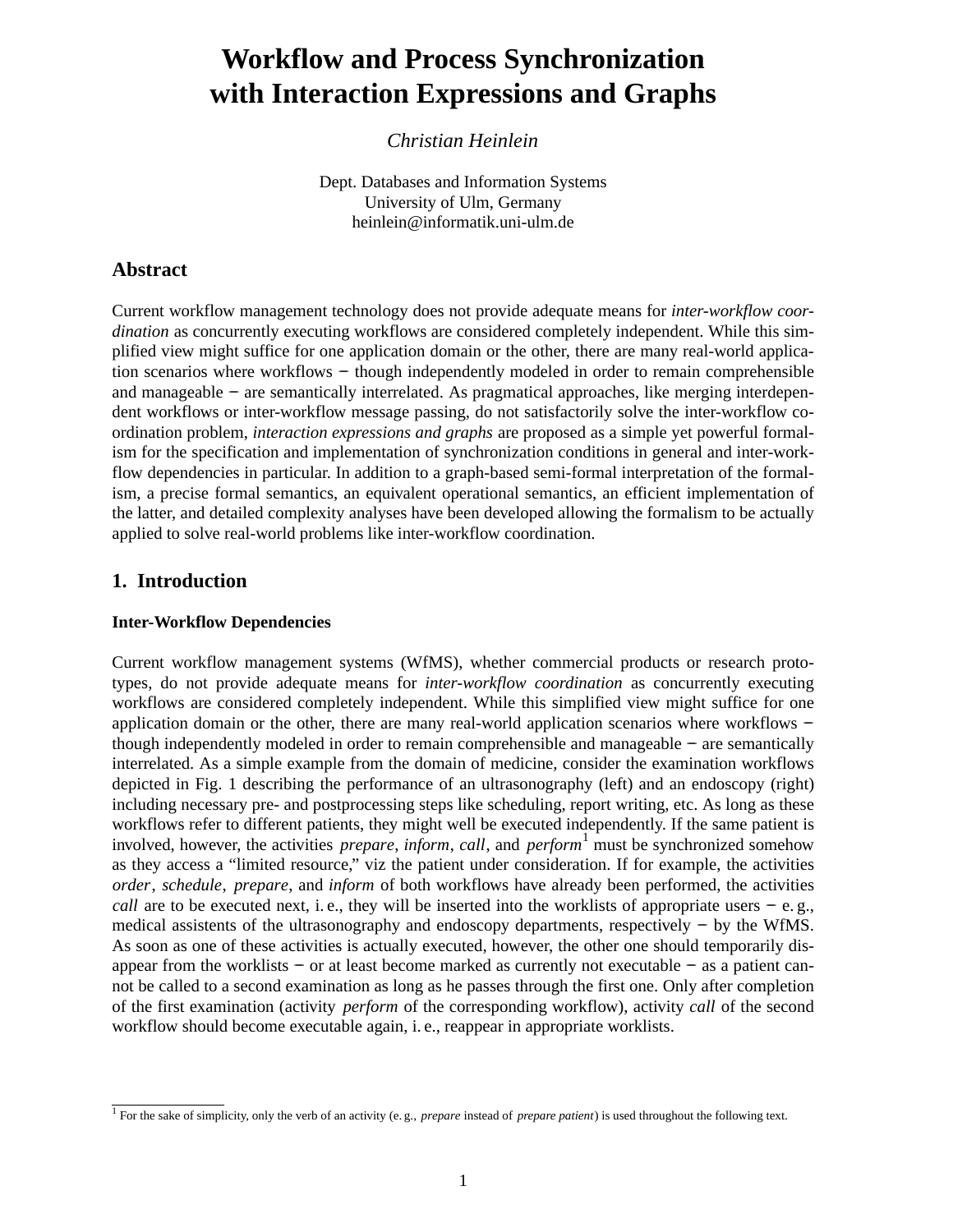

Figure 1: Medical examination workflows

## **Impractical Solutions**

As current WfMSs neither provide adequate means to describe nor to implement such inter-workflow dependencies, one might resort to rather pragmatical approaches like merging interdependent workflows into a single workflow to transform *inter-*workflow dependencies to ordinary *intra-*workflow control flows. As soon as not only two, but maybe five, ten or twenty interrelated workflows have to be merged, however, the resulting workflows will reach magnitudes which are no longer comprehensible nor manageable in practice. Furthermore, a host of  $2<sup>n</sup>$  merged workflows would be necessary to capture every possible combination of *n* original workflows. Finally, typical intra-workflow control structures, like sequence, conditional and parallel branching, and possibly loop, would force a workflow designer to prescribe a particular ordering of the examinations ultrasonography and endoscopy in the example above (more precisely, of the activities *call* and *perform* of the corresponding workflows) as they do not allow to describe a sequential execution in either order. For these reasons, the idea to simply "define away" inter-workflow dependencies by translating them to well-known intra-workflow control flows has to be abandoned.

Another apparently attractive idea uses inter-workflow messaging or event services provided by some WfMSs to explicitly synchronize concurrently executing workflows. While this approach avoids the creation of unmanageable "mega workflows" as it retains the structure of the original workflows, it does not solve the "combinational explosion" problem as, in principal, 2*<sup>n</sup>* variations of each workflow are necessary describing which messages to exchange with concurrent workflows depending on the "cast" of the actually executing "workflow ensemble." Similarly, the "mutual exclusion" problem, i. e., describing that the examinations can be performed in either order, cannot be solved with this approach as inter-workflow messages cannot be used to temporarily disable activities which have already been enabled by the WfMS. Therefore, the idea of reducing inter-workflow dependencies to bare message passing has likewise to be abandoned.

A common problem of both approaches not mentioned so far is their principal unability to deal with *dynamic* workflow ensembles where the number and the actual participants of a set of concurrently executing workflows is not known in advance and might change with time. As currently executing workflows might always terminate and additional workflows can be initiated by a user at any time,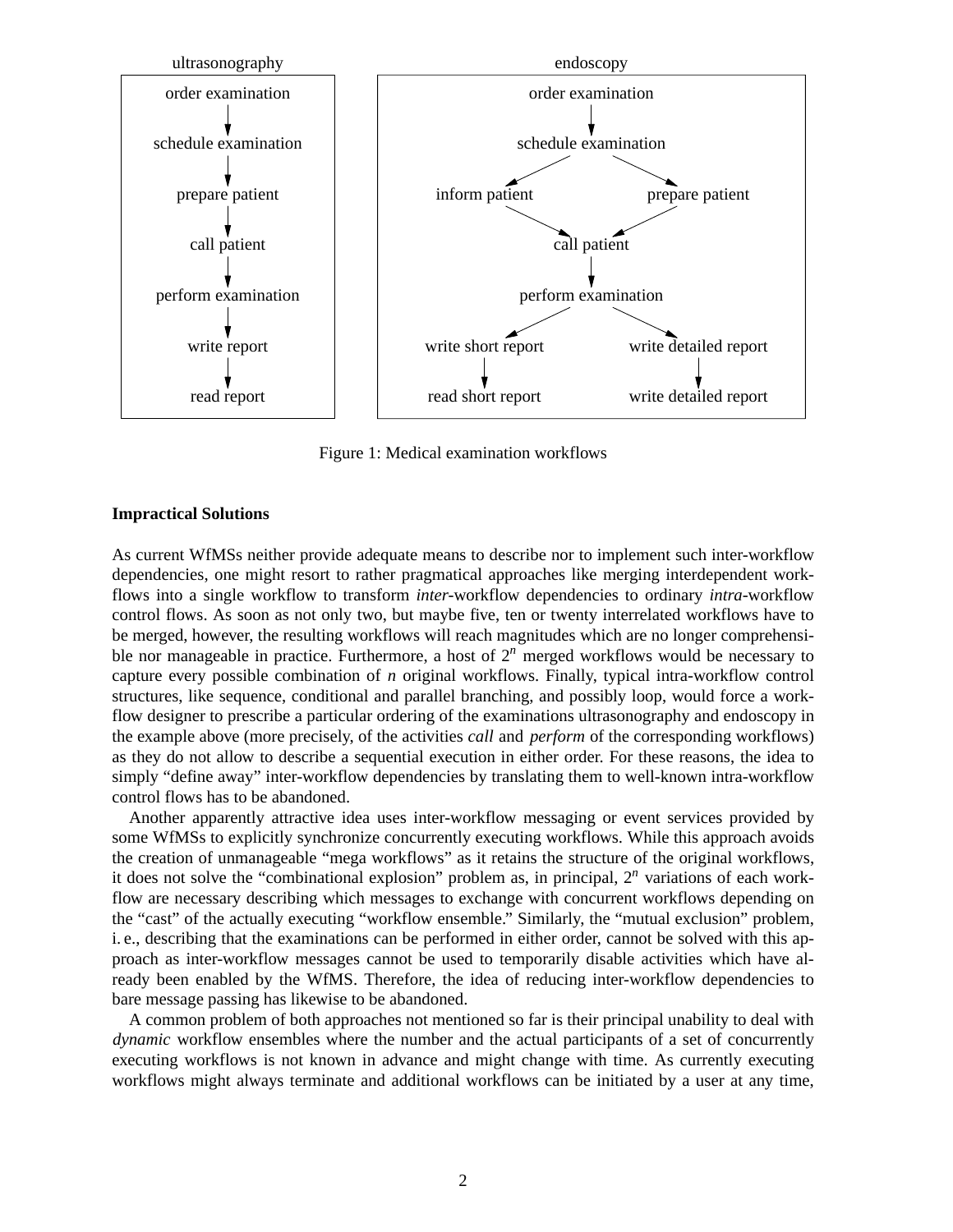however, dynamically evolving ensembles are actually the normal case and must thus be supported accordingly.

#### **Extended Regular Expression Formalisms**

In order to find a satisfactory solution to the inter-workflow coordination problem at all, it is absolutely necessary to strictly *separate* inter-workflow synchronization aspects from individual workflow descriptions and to use an extremely flexible and declarative formalism for their specification. In some sense, this means to reapply a basic principle of workflow management, viz the separation of the overall control and data flow specification of a workflow from the implementation of individual application modules, one level higher: Inter-workflow synchronization aspects are extracted from individual workflows and described on a separate level using a tailored and well-suited formalism.

In the past, similar approaches have been proposed for the synchronization of parallel programs [2, 10, 25]. Instead of directly encoding synchronization conditions using semaphor operations or the like in individual procedure implementations, an abstract formalism based on extended regular expressions is used to describe them separately in a compact, legible and easily adaptable manner. The basic idea with these formalisms is to interpret the *language* of an expression, i. e., the set of words it accepts, as set of *permissible execution sequences* of actions where actions correspond to the start or termination of individual procedures. By that means, it is indeed possible to specify synchronization conditions in a very flexible and declarative way.

Despite the fact that many similar formalisms have been proposed over the years (cf. Fig. 2), each of them lacks one important operator or the other. By carefully analysing the overall spectrum of operators provided, one can identify three pairs of "complementary" or dual operators: There are two basic composition operators, *sequential* and *parallel composition*, two corresponding closure operators, *sequential* and *parallel iteration*, and two Boolean operators, *disjunction* and *conjunction*. <sup>2</sup> Furthermore, the concept of *parametric expressions* and *quantifiers* can be found in a restricted form in some approaches. Apart from the fact, that none of the formalisms proposed so far is conceptually comprehensive or complete with respect to the others, most of them do not allow operators to be arbitrarily combined, but impose considerable restrictions on their nesting. In path expressions, for example, the parallel iteration operator must not contain other parallel iterations, while operands of a parallel composition in synchronization expressions must have disjoint alphabets.



Figure 2: Formalisms based on extended regular expressions

#### **Interaction Expressions and Graphs**

This lack of orthogonality on the one hand and the conceptual incompleteness of the formalisms on the other hand calls for the development of a new formalism to describe synchronization requirements

 $2$  Note that regular expressions provide just the first operator of each pair: sequential composition (sequence), sequential iteration (Kleene closure), and disjunction (choice).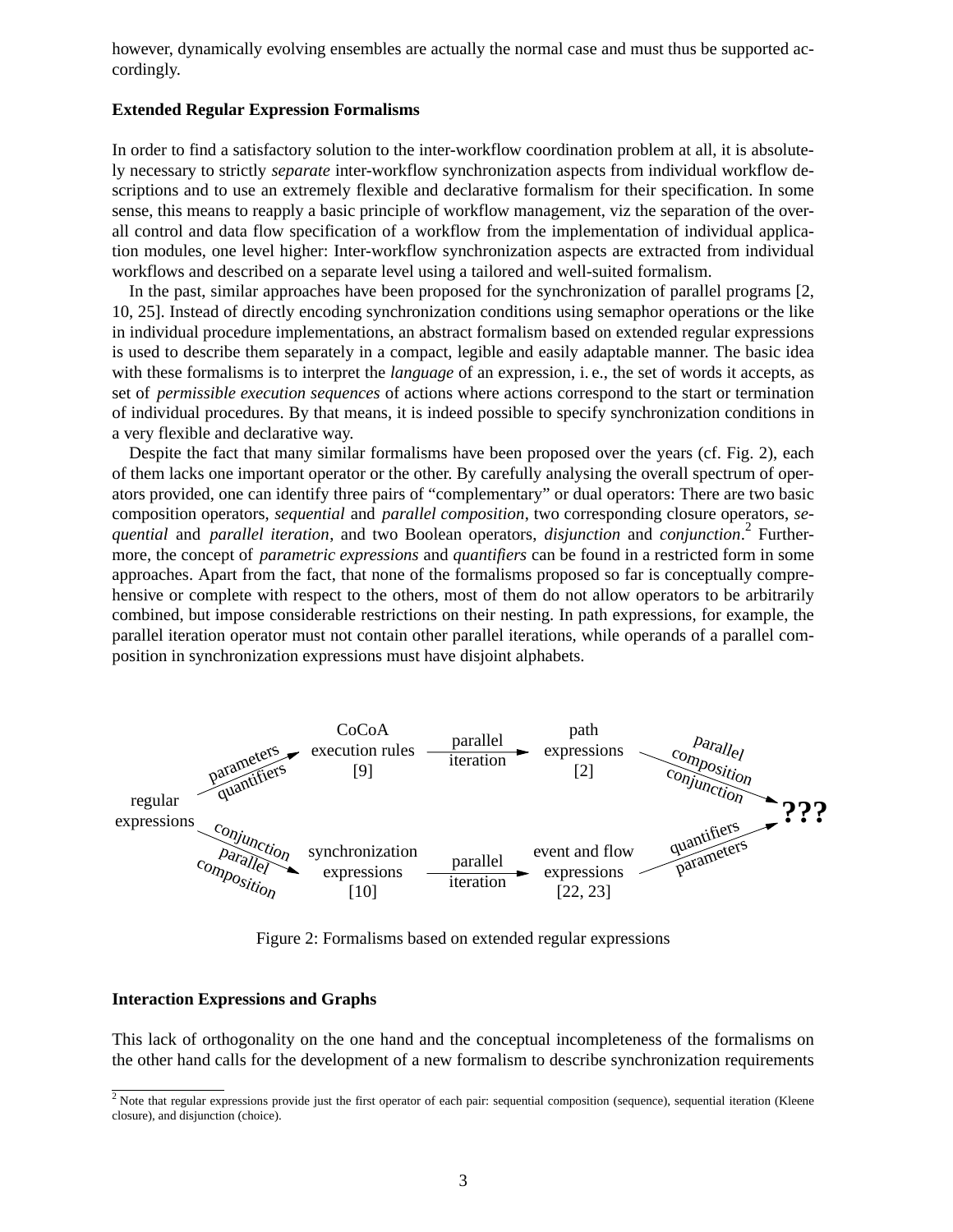which is at least conceptually complete and fully orthogonal and thus can fill the hole depicted by the question marks in Fig. 2. Despite its conceptual completeness, such a formalism should also be flexibly extensible with user-defined operators in order to be optimally useful in different application domains. Furthermore, it should be readily comprehensible even for mathematically ignorant persons, which suggests the use of a graphical representation instead of or in addition to a formal notation. Last but not least, the proposed formalism must be efficiently implementable in order to be practically useful, and the implementation should be – in contrast to, e.g., Petri nets and process algebras – completely deterministic.

In order to meet the requirements just enumerated, *interaction expressions and graphs* have been developed in the author's Ph. D. thesis [11, 12] as a simple yet powerful formalism for the *expression*or *graph*-based specification and implementation of *inter-action* dependencies, i. e., synchronization conditions. Interaction graphs, which constitute the graphical, user-oriented view of the formalism, are introduced in Sec. 2, while interaction expressions, their formal counterpart, are treated in Sec. 3. Sections 4, 5, and 6 dealing with the operational semantics, implementation, and complexity of interaction expressions, respectively, pave the way for their practical application which is illustrated in Sec. 7 by describing their integration with workflow management systems. Finally, Sec. 8 concludes the paper.

## **2. Interaction Graphs**

#### **Example**

Figure 3 shows a typical example of an interaction graph specifying a generic *integrity constraint for patients* by describing necessary synchronization requirements for the activities *prepare*, *inform*, *call*, and *perform*. As all these activities refer to a particular patient *p* as well as a particular examination *x*, they possess corresponding parameters  $p$  and  $x$  containing, for example, a social security number identifying a patient and a symbolic value like *sono* or *endo* representing an examination, respectively.<sup>3</sup> The ellipses containing flash symbols, which – in contrast to the predefined circular operators −− constitute a user-defined operator, represent a *mutual exclusion* describing that a patient *p* might either pass through exactly one examination *x* (middle branch) or be prepared for or informed about several examinations *x* simultaneously (upper and lower branch, respectively). The "for some *x*" quantifiers  $\bigcirc x \cdot \cdot \bigcirc x$  specify that their body, i. e., the subgraph in between, must be traversed for exactly one arbitrarily chosen value of the parameter *x*, while the body of the "for all *p*" quantifier



Figure 3: Integrity constraint for patients

 $3$  In the workflows of Fig. 1, these parameters have been omitted for the sake of simplicity. They might be considered global workflow variables which are implicitly passed to all activities of the workflow.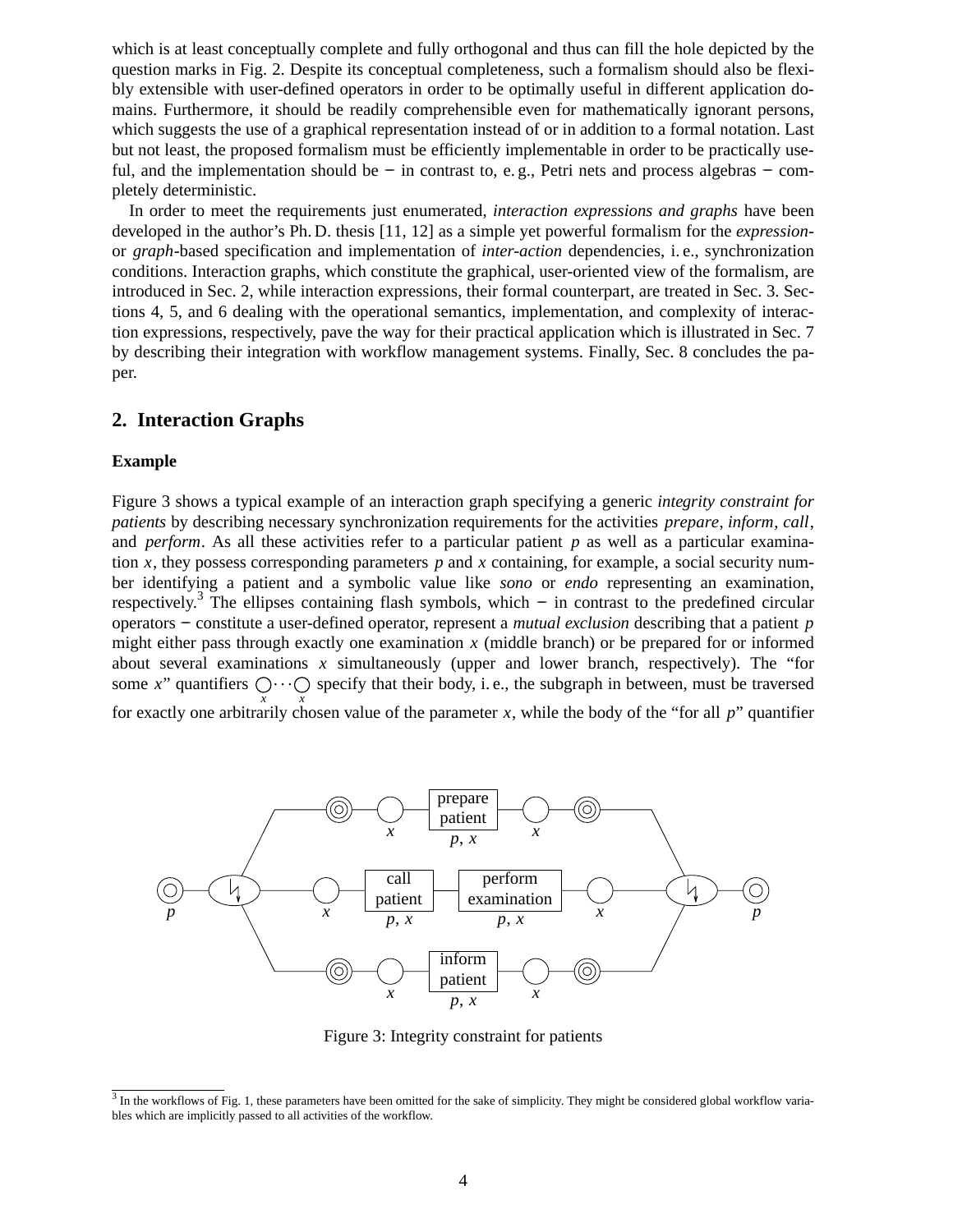*p*  $\cdots$  might be traversed concurrently and independently for all possible values of the parameter *p*. *p* Thus, these operators constitute generalizations of the basic "either or" (disjunction) and "as well as" (parallel composition) branchings, respectively, depicted in Fig. 4. Finally, the "arbitrarily parallel" operators  $\circled{)} \cdots \circled{)}$  allow an arbitrary number of concurrent and independent traversals of their body.<sup>4</sup>



Figure 4: Basic branching operators: "either or" (left) and "as well as" (right)

#### **User-Defined Operators**

To complete the example above, Fig. 5 shows a possible definition of the mutual exclusion operator "flash" as a constant repetition (sequential iteration) of an "either or" branching containing the mutual exclusive branches  $x$ ,  $y$ , and  $z$ .<sup>5</sup> Employing such kinds of templates does not only simplify the graphs containing them, but also raises their level of abstraction as a user of the "flash" operator does not need to know its precise definition but only its abstract meaning. Therefore, frequently occurring or fairly complicated application-specific operators might be predefined by an "interaction graph expert" and applied afterwards even by unexperienced users.



Figure 5: Definition of the mutual exclusion operator

#### **Modular Combination of Graphs**

Figure 6 shows another example of an interaction graph specifying a generic *capacity restriction for examination departments* by describing that for each kind of examination *x* (quantifier  $\bigcirc \cdots \bigcirc \limits_{x}$ ) three concurrent and independent instances (multiplier  $\overline{Q}$ ... $\overline{Q}$ ) of the sequence *call* − *perform* might be executed repeatedly (sequential iteration  $\bigcirc \cdot \cdot \bigcirc$ ). Each of these sequences might be traversed with an arbitrary patient p (quantifier  $\bigcirc \cdots \bigcirc$ ). This means effectively, that each examination department *x p p* can treat at most three patients *p* simultaneously.

<sup>4</sup> As a mnemonic aid, a single circle (whether small or large) expresses that *one* branch must be chosen, while a double circle requires *both* or *all* branches to be traversed. Finally, three circles represent an *arbitrary* number of parallel traversals. <sup>5</sup> It is also possible to give a more general definition where the number of branches is variable.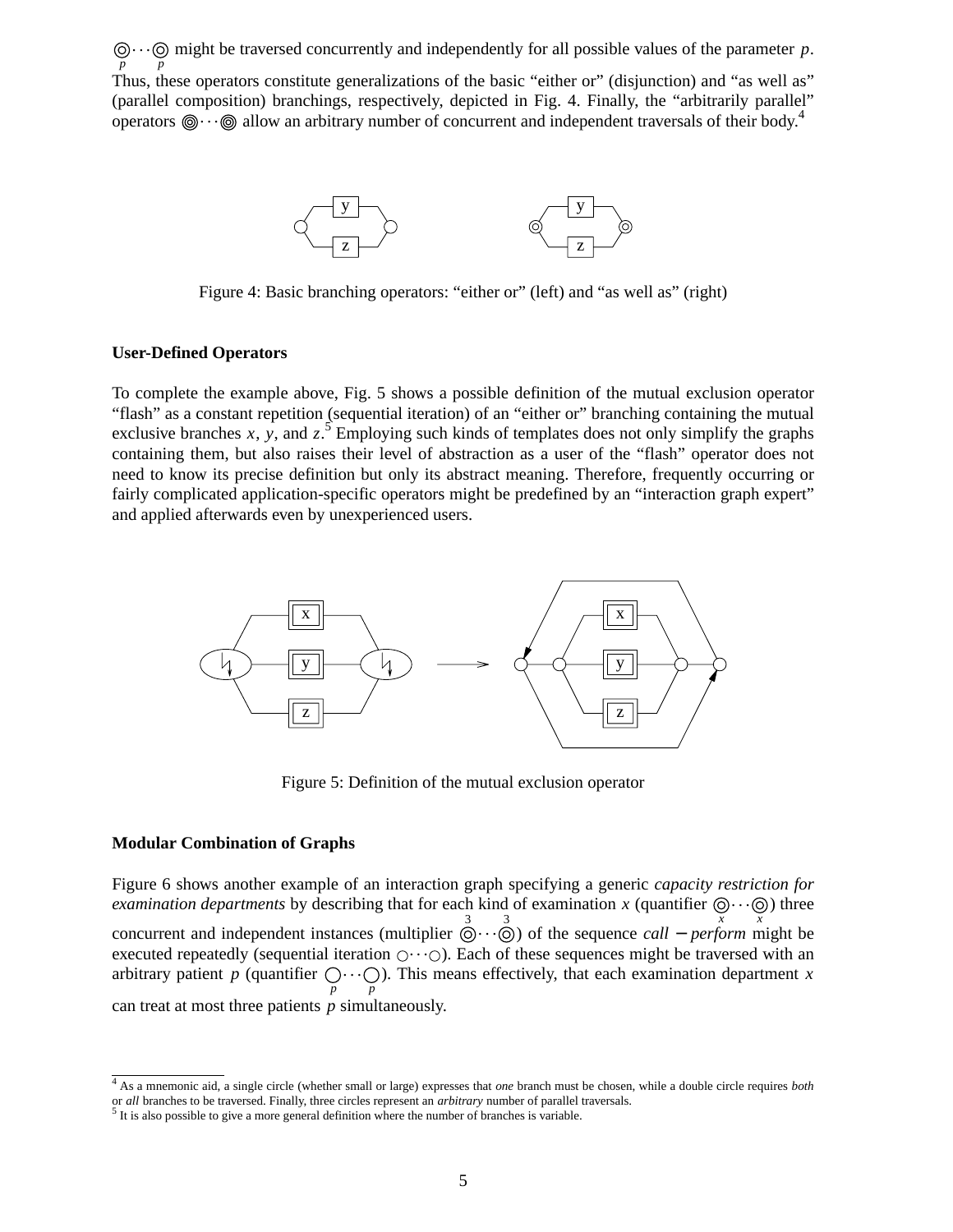

Figure 6: Capacity restriction for examination departments

Having specified separate synchronization conditions for patients (Fig. 3) and examination departments (Fig. 6), a coupling operator is employed to combine these independently developed subgraphs into a single interaction graph representing their semantic conjunction (cf. Fig. 7). More precisely, the combined graph permits the execution of a particular activity if and only if it is permitted by *all subgraphs containing this activity*. Applied to the graph of Fig. 7 this means that the execution of *call* and *perform* is permitted if and only if it is permitted by both branches of the coupling operator  $\mathbf{o} \cdots \mathbf{o}$ , while *prepare* and *inform* are permitted as soon as they are permitted by the upper branch. In contrast to a strict conjunction operator (denoted  $\bullet \cdots \bullet$ ) which permits execution of an activity if and only if it is permitted by *all* its branches, the more loosely coupling employed in Fig. 7 is usually much more intuitive and useful in practice as a subgraph should not prohibit the execution of activities which it does not explicitly mention. This kind of open-world assumption – there might be activities which are either unknown or irrelevant at the time a graph is developed – supports a modular development of small interaction graphs describing particular aspects or facets of a synchronization condition and their seamless integration into larger graphs afterwards. In contrast, formalisms providing strict conjunction only [10] or no explicit conjunction operator at all [22, 23] force graph developers to augment the individually developed subgraphs with auxiliary branches or special synchronization symbols before combining them to larger graphs [12].



Figure 7: Coupling of independently developed subgraphs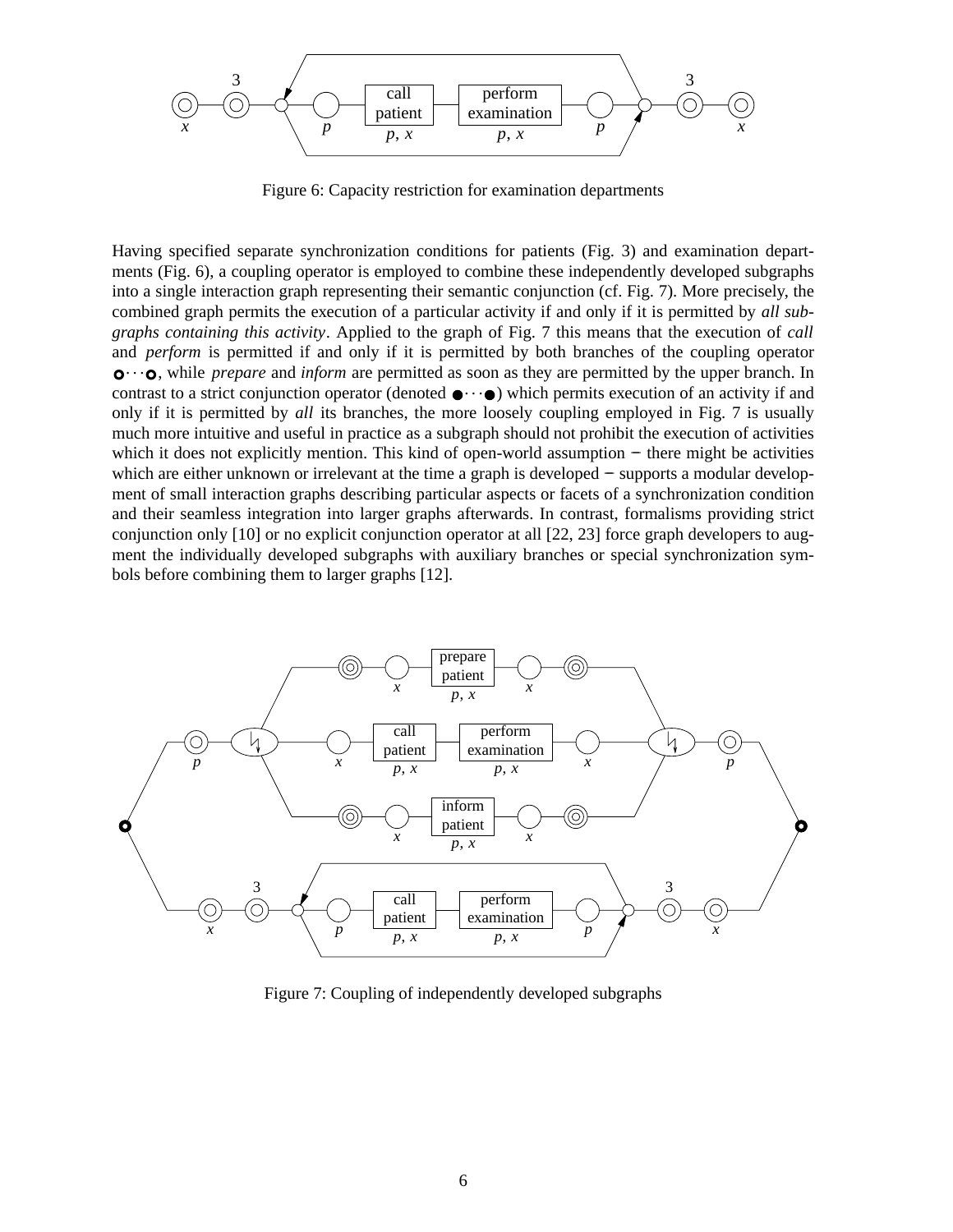## **3. Interaction Expressions**

## **Formal Semantics**

For normal applications, the meaning of an interaction graph, i. e., its set of permissible execution sequences, is intuitively derived by traversing the graph from left to right according to descriptive rules and recording the visited actions.<sup>6</sup> Formally, such a sequence of actions is called a *complete word* of the graph if the traversal is complete, i. e., reaches the rightmost end of the graph. Otherwise, if the traversal is terminated prematurely, the resulting sequence is called a *partial word*. In order to precisely determine the semantics of an interaction graph x, the sets  $\Phi(x)$  and  $\Psi(x)$  containing the complete and partial words of *x*, respectively, will be defined in the following.<sup>7</sup> As it is possible – typically by misusing the coupling operator – to construct graphs with "dead ends," i.e., graphs possessing partial but no complete words, partial words cannot be simply derived as prefixes of complete words but hav e to be defined separately. In order to simplify notations, interaction *expressions* are introduced in the following as an equivalent formal notation of interaction graphs. Expressed the other way round, interaction graphs are merely a graphical notation of interaction expressions just like syntax charts constitute a graphical representation of context-free grammars.

Table 8 summarizes the definition of interaction expressions *x* (first and second column) where *y* and *z* constitute recursively defined subexpressions and *a* represents an *abstract action*

$$
a \in \Gamma = \{ [a_0, a_1, ..., a_n] \mid n \in \mathbb{N}_0, a_0 \in \Lambda, a_1, ..., a_n \in \Omega \cup \Pi \}
$$

consisting of an action *name*  $a_0 \in \Lambda$  and zero or more *arguments*  $a_1, \ldots, a_n \in \Omega \cup \Pi$  which are either concrete *values*  $\omega \in \Omega$  or formal *parameters*  $p \in \Pi$ . Here,  $\Lambda$ ,  $\Omega$ , and  $\Pi$  denote corresponding basic sets for which the conditions  $\Omega \cap \Pi = \emptyset$  and  $|\Omega| = \infty$  shall hold. Furthermore, for each

| Category               | $\mathcal{X}$    | $\Phi(x)$                                                                     | $\Psi(x)$                                                                                     | $\alpha(x)$                                        |
|------------------------|------------------|-------------------------------------------------------------------------------|-----------------------------------------------------------------------------------------------|----------------------------------------------------|
| atomic expression      | $\mathfrak{a}$   | $\{\langle a \rangle\} \cap \Sigma^*$                                         | $\{\langle \rangle, \langle a \rangle\} \cap \Sigma^*$                                        | $\{a\}$                                            |
| option                 | $\bigcirc$ y     | $\Phi(y) \cup \{\langle\rangle\}\$                                            | $\Psi(y)$                                                                                     | $\alpha(y)$                                        |
| sequential composition | $y - z$          | $\Phi(y)\Phi(z)$                                                              | $\Psi(y) \cup \Phi(y) \Psi(z)$                                                                | $\alpha(y) \cup \alpha(z)$                         |
| sequential iteration   | $\Theta$ y       | $\Phi(y)^*$                                                                   | $\Phi(y)$ * $\Psi(y)$                                                                         | $\alpha(y)$                                        |
| parallel composition   | $y \circ z$      | $\Phi(y) \otimes \Phi(z)$                                                     | $\Psi(y) \otimes \Psi(z)$                                                                     | $\alpha(y) \cup \alpha(z)$                         |
| parallel iteration     | $\circledcirc$ y | $\Phi(y)$ #                                                                   | $\Psi(y)\#$                                                                                   | $\alpha(y)$                                        |
| disjunction            | $y \bigcirc z$   | $\Phi(y) \cup \Phi(z)$                                                        | $\Psi(y) \cup \Psi(z)$                                                                        | $\alpha(y) \cup \alpha(z)$                         |
| conjunction            | $y \bullet z$    | $\Phi(y) \cap \Phi(z)$                                                        | $\Psi(y) \cap \Psi(z)$                                                                        | $\alpha(y) \cup \alpha(z)$                         |
| synchronization        | $y \circ z$      | $\Phi(y) \otimes \kappa_x(y)^* \cap$<br>$\Phi(z) \otimes \kappa_r(z)^*$       | $\Psi(y) \otimes \kappa_{\rm r}(y)^* \cap$<br>$\Psi(z) \otimes \kappa_r(z)^*$                 | $\alpha(y) \cup \alpha(z)$                         |
| disjunction quantifier | Oу               | $\bigcup_{\omega \in \Omega} \Phi(y_p^{\omega})$                              | $\bigcup_{\omega \in \Omega} \Psi(y_p^{\omega})$                                              | $\bigcup_{\omega \in \Omega} \alpha(y_p^{\omega})$ |
| parallel quantifier    | $\odot$ y        | $\otimes \Phi(y_p^{\omega})$<br>$\omega \in \Omega$                           | $\bigotimes_{\omega \in \Omega} \Psi(y_p^{\omega})$                                           | $\bigcup_{\omega \in \Omega} \alpha(y_p^{\omega})$ |
| synchr. quantifier     | $\mathbf{o}$ y   | $\bigcap_{\omega \in \Omega} \Phi(y_p^\omega) \otimes \kappa_x(y_p^\omega)^*$ | $\bigcap_{\omega \in \Omega} \Psi\big(y_p^\omega\big) \otimes \kappa_x\big(y_p^\omega\big)^*$ | $\bigcup_{\omega \in \Omega} \alpha(y_p^{\omega})$ |
| conjunction quantifier | $\mathbf{v}$     | $\bigcap_{\omega \in \Omega} \Phi(y_p^{\omega})$                              | $\bigcap_{\omega \in \Omega} \Psi \big( y_p^\omega \big)$                                     | $\bigcup_{\omega \in \Omega} \alpha(y_p^{\omega})$ |

Table 8: Formal semantics of interaction expressions

<sup>6</sup> The rectangular nodes of an interaction graph represent so called *activities* possessing a positive duration in time. In contrast, *actions* correspond to points in time without any duration. As the exact duration of an activity *A* is irrelevant, it is implicitly mapped to a sequence of two actions,  $A_S$  and  $A_T$ , representing the start and termination of A, respectively.<br><sup>7</sup> As another mnemonic aid,  $\Phi$  (pronounced fi) contains "final" or complete words, whereas  $\Psi$  (psi) contains partial words.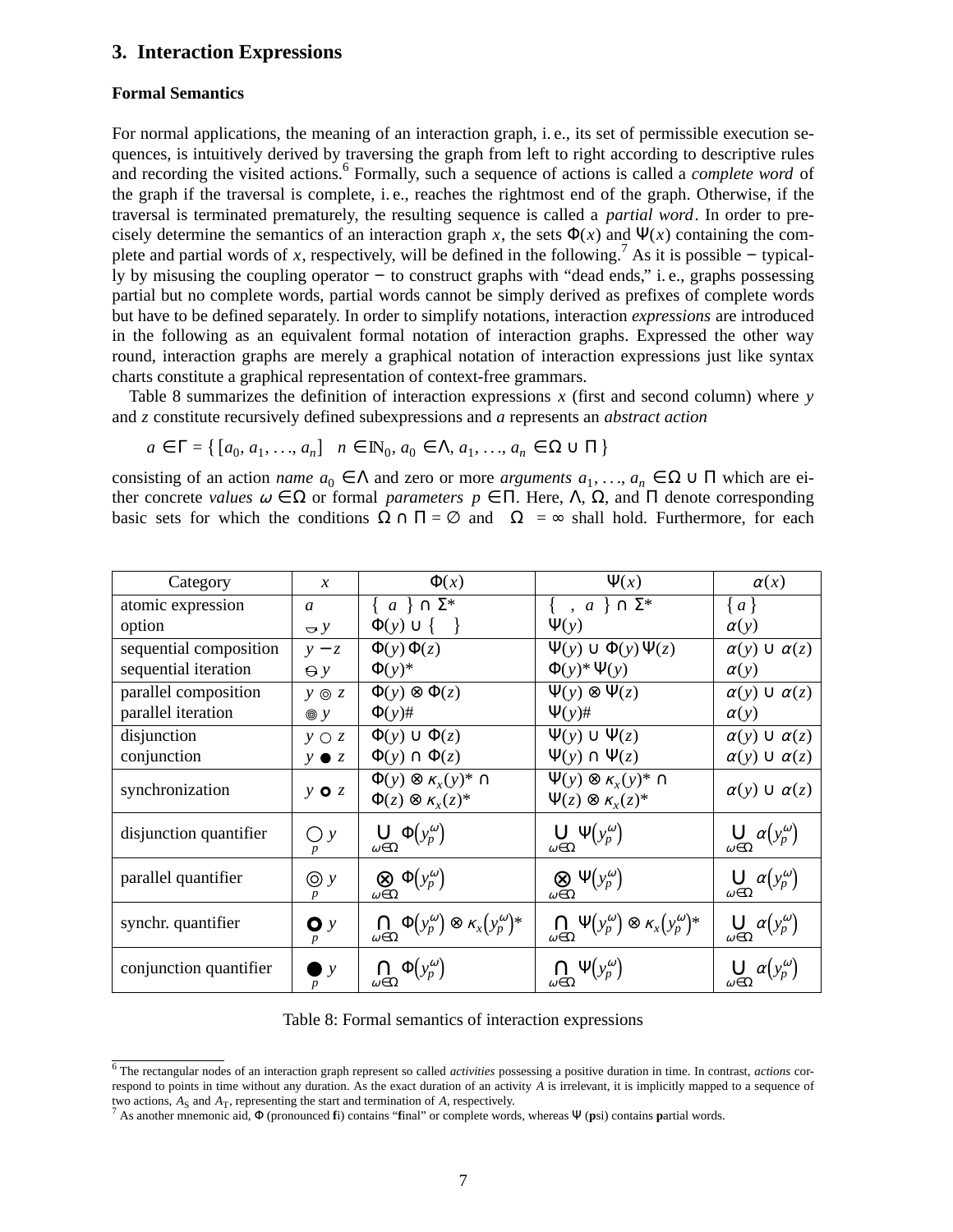expression *x*, Tab. 8 defines its set of complete and partial words (third and fourth column, respectively) where brackets  $\langle \ldots \rangle$  are used to denote *abstract words*  $\in \Gamma^*$  and  $\Sigma$  represents the set of *concrete actions*,

$$
\Sigma = \{ [a_0, a_1, \ldots, a_n] \mid n \in \mathbb{N}_0, a_0 \in \Lambda, a_1, \ldots, a_n \in \Omega \},
$$

whose arguments  $a_i$  are all concrete values. Consequently, a *concrete word*  $w \in \Sigma^*$  corresponds to a sequence of concrete actions executed in the real world.

The concatenation (*UV*) and Kleene closure (*U*\*) of languages *U*,  $V \subseteq \Sigma^*$  is defined as usual, whereas the *shuffle* of words  $u, v \in \Sigma^*$  and languages  $U, V \subseteq \Sigma^*$  as well as the corresponding closure is defined as follows  $[23, 10]$ :<sup>8</sup>

$$
u \otimes v = \{u_1v_1 \dots u_n v_n \mid n \in \mathbb{N}, u_1, v_1, \dots, u_n, v_n \in \Sigma^*, u_1 \dots u_n = u, v_1 \dots v_n = v\},
$$
  
\n
$$
U \otimes V = \bigcup_{\substack{u \in U \\ v \in V}} u \otimes v = \{w \in \Sigma^* \mid \exists u \in U, v \in V : w \in u \otimes v\}.
$$
  
\n
$$
\bigotimes_{v \in V} U_i = \begin{cases} \{\langle v \rangle \} & \text{for } n = 0, \\ \left(\bigotimes_{i=1}^{n-1} U_i\right) \otimes U_n & \text{for } n > 0, \end{cases}
$$
  
\n
$$
U \# = \bigcup_{n=0}^{\infty} \bigotimes_{i=1}^{n} U = \bigcup_{\substack{n \in \mathbb{N}_0 \\ u_1, \dots, u_n \in U}} u_1 \otimes \dots \otimes u_n.
$$

For an expression *y*, a parameter  $p \in \Pi$ , and a value  $\omega \in \Omega$ ,  $y_p^{\omega}$  denotes the expression derived from *y* by replacing every occurrence of the parameter  $p$  with the value  $\omega$ . Infinite unions and intersections are defined as usual, whereas the shuffle of infinitely many languages  $U_{\omega} \in \Sigma^*$  ( $\omega \in \Omega$ ) is either empty or can be reduced to a union of finite shuffles if all participants  $U_{\omega}$  contain the empty word [12]:

$$
\bigotimes_{\omega \in \Omega} U_{\omega} = \begin{cases} \bigcup_{\substack{n \in \mathbb{N} \\ \omega_1 \neq \dots \neq \omega_n \in \Omega}} \bigotimes_{i=1}^n U_{\omega_i}, & \text{if } \langle \rangle \in U_{\omega} \text{ for all } \omega \in \Omega, \\ \varnothing & \text{otherwise.} \end{cases}
$$

Finally, Tab. 8 defines the *alphabet*  $\alpha(x)$  of expressions x (last column) which is needed for the definition of the *alphabet complement*  $\kappa_x(y) = \alpha(x) \setminus \alpha(y)$ . Unfortunately, space does not permit a more detailed motivation and explanation of the definitions given in this section.

#### **Properties of Interaction Expressions**

Based on the definitions of Tab. 8, two interaction expressions  $x_1$  and  $x_2$  are considered equal or *equivalent*, if they possess the same alphabet and accept the same complete and partial words.<sup>9</sup> Given this equivalence relation, numerous useful properties of interaction expressions, like commutativity, associativity, or idempotence of operators, which are intuitively evident, can be formally proven [12].

Furthermore, interaction expressions can be compared with well-known formalisms like regular expressions and context-free grammars regarding their expressiveness. While it is obvious that interaction expressions are more expressive than regular expressions, their relation to context-free grammars is not yet exactly determined. On the one hand, there are expressions, e.g.,  $x = (\Theta a - \Theta b - \Theta c) \bullet (\Theta a - b - c)$ , whose language,  $\Phi(x) = {\langle a^n, b^n, c^n \rangle \mid n \in \mathbb{N}_0}$ , is not context-free. On the other hand, there are context-free grammars specifying, e. g., palindromes, whose language is *presumably* not expressible with interaction expressions as they −− deliberately −− do not allow recursive expressions. As these questions are of little relevance for practical applications of interaction expressions, they have not been investigated in more detail.

<sup>&</sup>lt;sup>8</sup> Note that, in the first definition,  $u_i$  and  $v_i$  do not represent actions  $\in \Sigma$ , but *subwords*  $\in \Sigma^*$  consisting of zero or more actions.<br><sup>9</sup> More precisely, as  $x_1$  and  $x_2$  might contain unbound parameters, e rameters  $p_1, ..., p_k \in \Pi$  and values  $\omega_1, ..., \omega_k \in \Omega$ ) must accept the same complete and partial words.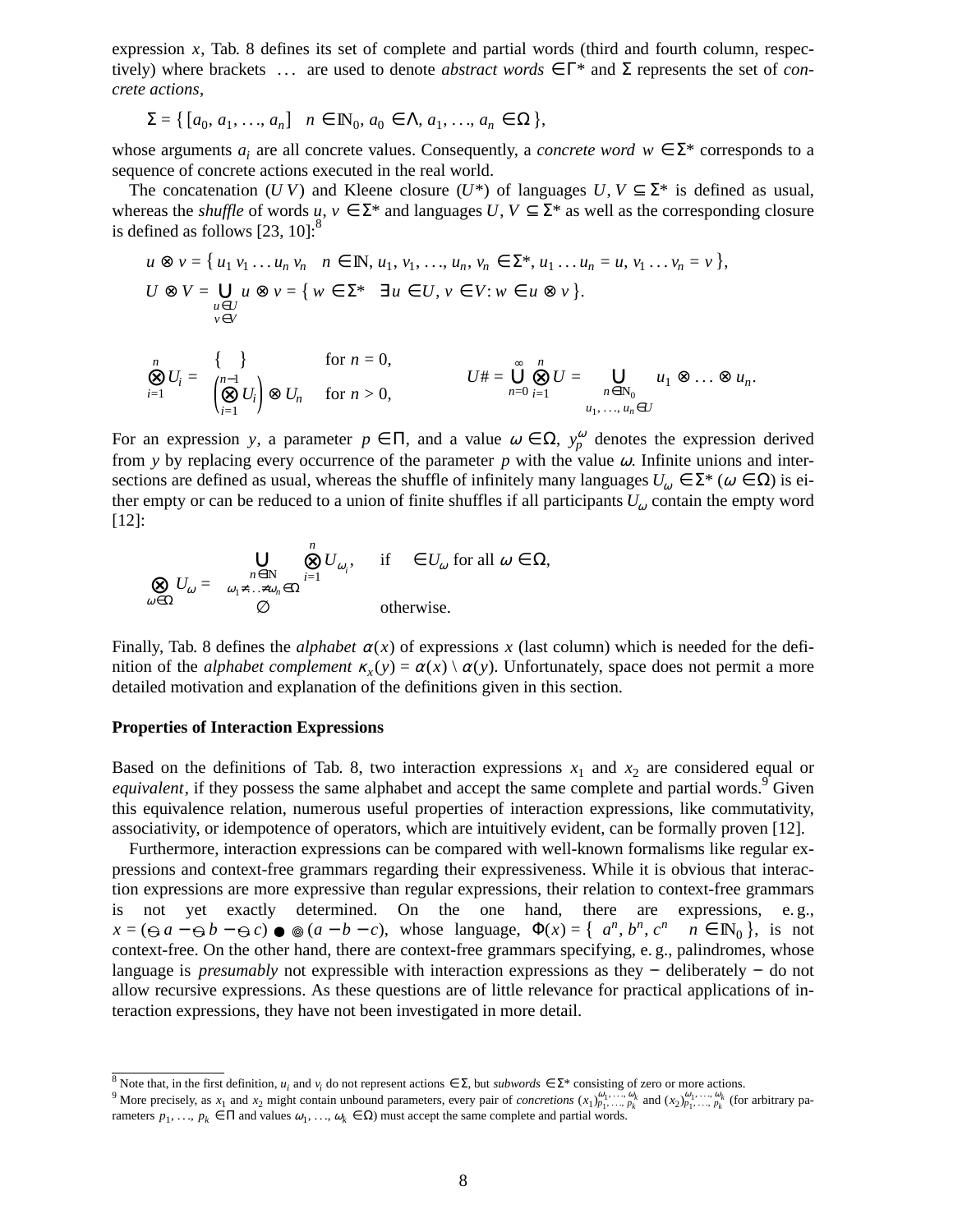## **4. Operational Semantics of Interaction Expressions**

## **State Model**

Given the formal semantics of interaction expressions, it is possible in principal to construct an algorithm solving the *word problem* – given an interaction expression  $x$  and a concrete word  $w$ , decide whether *w* is a partial or complete word of  $x - by$  more or less directly transforming the definitions of  $\Psi(x)$  and  $\Phi(x)$  into executable code. The problem with this algorithm is, however, that it is hopelessly inefficient as its complexity grows exponentially with respect to the length of the word  $w$  even for very simple expressions *x* [24, 12]. In order to obtain a more efficient and practically useful implementation of interaction expressions, it is thus necessary to introduce an operational *state model* comparable in some sense to finite state machines typically used for the implementation of regular expressions.

For that purpose, every interaction expression *x* is assigned an *initial state*  $\sigma(x)$  where a state might be a complex, hierarchically structured mathematical object. Furthermore, a *state transition* function <sup>τ</sup> is defined which maps a state *s* and an action *a* to a successor state  $s' = \tau_a(s)$ . Finally, two *state predicates*,  $\psi(s)$  and  $\phi(s)$ , are introduced which correspond directly to the sets  $\Psi(x)$  and  $\Phi(x)$  of the formal semantics (cf. below). The nature of these definitions allows them to be transformed to executable program code quite directly. To further improve the efficiency of the so constructed implementation, an *equivalence relation* is introduced for states based on the predicates <sup>ψ</sup> and <sup>ϕ</sup> and an *optimization function*  $\rho$  is defined which maps some states *s* to equivalent, but less complex states  $\hat{s} = \rho(s)$  which can be processed more efficiently.

Intuitively, the state model formalizes the descriptive idea of traversing an interaction graph. That means, the initial state  $\sigma(x)$  of an expression x describes the *starting position* of a walker (or a group of walkers) who wants to walk through the corresponding interaction graph, while a state transition  $\tau_a(s)$  represents the *traversal* of an action *a*. A successor state  $\sigma_w(x)$ , derived from the initial state  $\sigma(x)$  by applying a sequence of state transitions corresponding to a word *w*, describes the set of *all possible positions* the walker(s) *might* have reached after traversing the sequence of actions *w*. Such a state is said to be *valid*, which is equivalent to its predicate  $\psi$  being true, if the sequence  $\psi$  is permissible, i. e., constitutes a partial word of *x*. It is called a *final* state, which is equivalent to its predicate  $\varphi$  being true, if the walker(s) might have reached the end of the graph after traversing the actions of *w*.

To actually guarantee the correctness of the state model with respect to the formal semantics of interaction expressions, the following equivalences must hold for every word  $w \in \Sigma^*$ :

$$
w \in \Psi(x) \iff \psi(\sigma_w(x)) = \text{true} \quad \text{and} \quad w \in \Phi(x) \iff \phi(\sigma_w(x)) = \text{true}.
$$

The corresponding proof constitutes a very large structural induction using several smaller computational inductions (verifying properties of the states  $\sigma_w(x)$  for the different categories of expressions *x*) as lemmas. Furthermore, an auxiliary theorem must be proven in parallel to make sure that quantifier expressions, though constituting conceptually infinite expressions, can nevertheless be implemented using finite states [12].

#### **Example**

As space does not permit to present the definitions of the state model in full detail, a single example should suffice to give the reader a "taste" of their nature. The states of a parallel composition  $x = y \odot z$  are tuples  $[\circledcirc, A]$  consisting of the parallel composition operator  $\circledcirc$  and a set *A* of *alternatives* describing possible positions of walkers in the graph corresponding to *x*. Each alternative constitutes a pair of substates [*l*, *r*], where *l* and *r* represent states of the left and right operands *y* and *z* of the expression  $x$ , respectively, describing in turn possible positions of walkers in the corresponding subgraphs.

The initial state of *x* consists of a single alternative containing the initial states of the subexpressions *y* and *z*: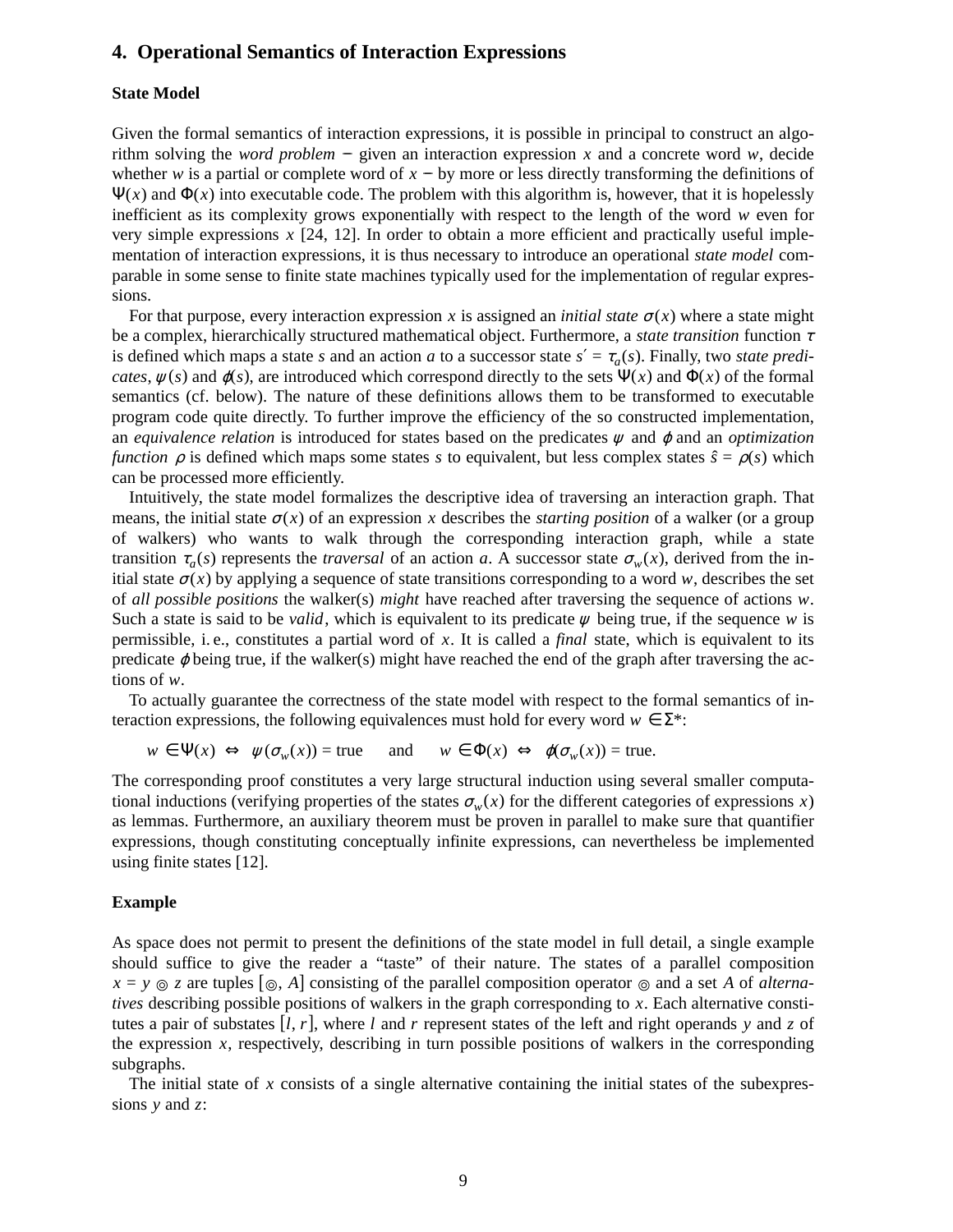$$
\sigma(x) = [\circledcirc, A] \quad \text{where} \quad A = \{ [\sigma(y), \sigma(z)] \}.
$$

As the branches of a parallel composition are executed concurrently and independently, the traversal of an action  $a \in \Sigma$  in *x* might be performed in either branch, *y* or *z*. That means, that a state transition  $\tau_a(s)$  of a state  $s = [\circledcirc, A]$  should replace each alternative  $[l, r] \in A$  with two transformed alternatives  $[l', r]$  and  $[l, r']$  where  $l' = \tau_a(l)$  and  $r' = \tau_a(r)$  represent the corresponding successor states of *l* and *r*, respectively:

$$
\tau_a(s) = [\circledcirc, A'] \quad \text{where} \quad A' = \{ \lbrack \tau_a(l), r \rbrack \mid [l, r] \in A \} \cup \{ \lbrack l, \tau_a(r) \rbrack \mid [l, r] \in A \}.
$$

A state  $s = [\,\circledcirc, A]$  should be considered valid or final, if and only if it contains an alternative  $[I, r] \in A$  where both substates *l* and *r* are valid or final, respectively:

$$
\psi(s) = \bigvee_{[l, r] \in A} (\psi(l) \wedge \psi(r)), \quad \varphi(s) = \bigvee_{[l, r] \in A} (\varphi(l) \wedge \varphi(r)).
$$

Finally, a state  $s = [\circledcirc, A]$  might be optimized by removing alternatives containing invalid substates as these do not represent reasonable positions of walkers in the graph:

$$
\rho(s) = [\circledcirc, \hat{A}] \quad \text{where} \quad \hat{A} = \{ [l, r] \in A \mid \psi(l) \wedge \psi(r) \}.
$$

## **5. Implementation of Interaction Expressions**

## **Implementation of the State Model**

As already mentioned in Sec. 4, the nature of the definitions of the functions  $\sigma$ ,  $\tau$ ,  $\psi$ ,  $\varphi$ , and  $\rho$  allows to transform them to executable program code quite directly. It turns out, however, that the state predicate  $\psi$  is dispensible if invalid states are already recognized by the optimization function  $\rho$  and mapped to a special null state. Furthermore, as the state transition function  $\tau$  and the optimization function  $\rho$  are always applied successively, it makes sense to combine them into a single optimized state transition function  $\hat{\tau}_a(s) = \rho(\tau_a(s))$ . The remaining functions,  $\sigma(x)$ ,  $\hat{\tau}_a(s)$ , and  $\phi(s)$ , can be readily implemented using any suitable programming language.

#### **Solution of the Word and Action Problems**

Assuming corresponding function implementations init(), trans(), and final() in C++, it is easily possible to implement top level functions word() and action() solving the following problems (cf. Fig. 9):

- 1. The function word() solves the *word problem*, i. e., it decides whether a sequence w of n actions is a complete, partial, or illegal word of an interaction expression  $x$  and returns a corresponding integer value. For that purpose, the initial state s of x is computed (function  $init()$ ) and successively transformed using the actions  $w[i]$  of w (function trans()). If the resulting state s is a final state (function final()), w constitutes a complete word of x; otherwise, if s is valid (i.e., different from the null state), w is a partial word of x; otherwise, w is illegal.
- 2. The function action() solves the so called *action problem*. After computing the initial state s of the expression x, it successively reads actions a (function ReadNextAction()) and decides whether each such action is *currently permissible*. For that purpose, a "tentative" state transition is performed to check whether the successive state t is valid. If it is, a is accepted and the state transition is actually performed by replacing the current state s with the successor state t. Otherwise, a is rejected and the current state s remains unchanged.

As will be explained in Sec. 7, solving the action problem is highly relevant for practical applications of interaction expressions, while the solution of the word problem is more or less a by-product of primarily theoretical interest.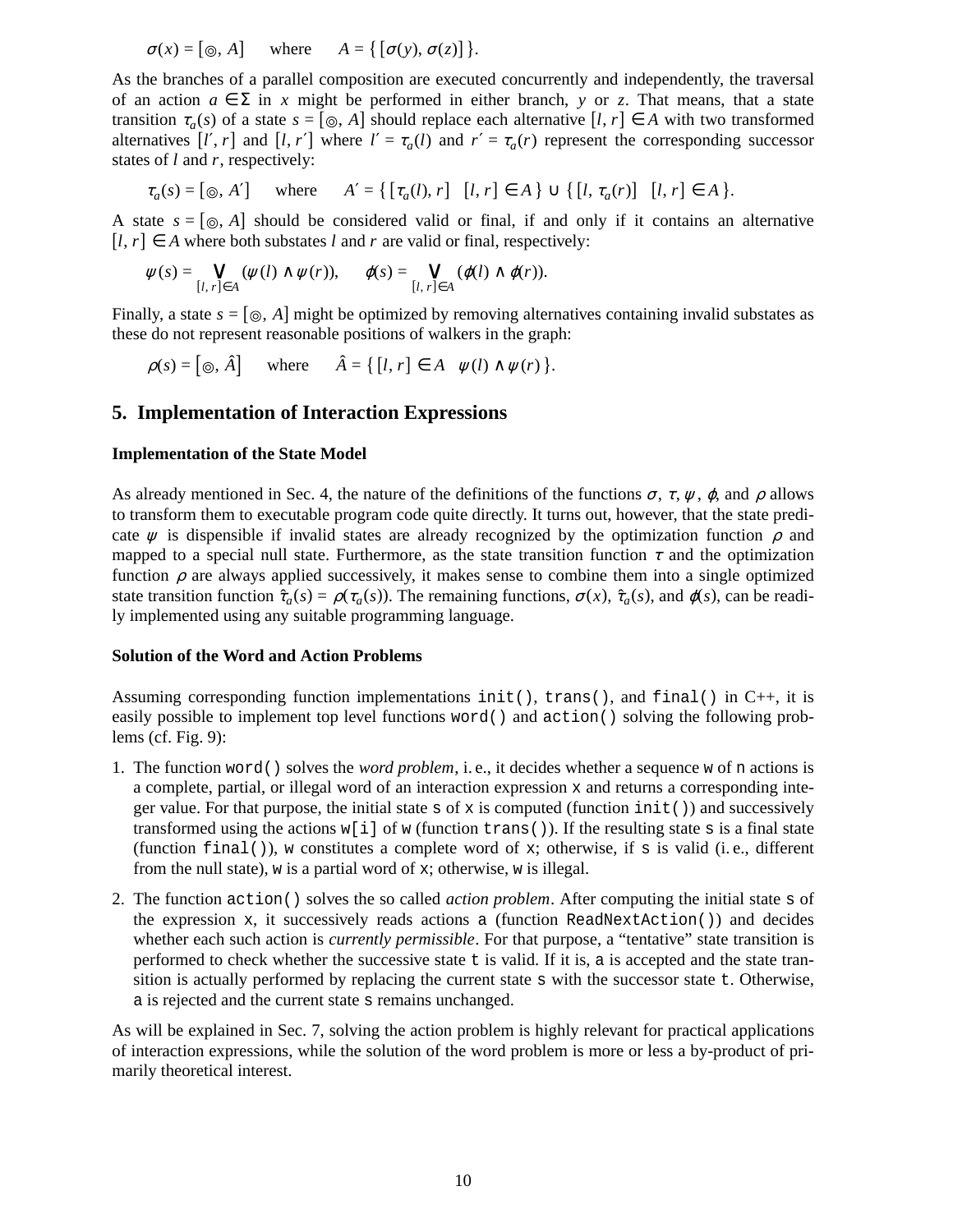```
// Functions implementing the state model.
State init(Expr x); \frac{1}{2} // Return the initial state of expression x.
State trans(State s, Action a); // Perform an optimized state transition
                              // of state s with action a.
bool final(State s); // Determine whether s is a final state.
// Function to solve the word problem.
int word(Expr x, Action* w, int n) {
   State s = init(x);
   for (int i = 0; i < ni; i++) s = trans(s, w[i]);
   if (final(s)) return 2; // Complete word.
   else if (s) return 1; // Partial word.
   else return 0; \frac{1}{2} // Illegal word.
}
// Function to solve the action problem.
void action(Expr x) {
   State s = init(x);
   while (true) {
       Action a = ReadNextAction();
        if (State t = trans(s, a)) { printf("Accept.\n"); s = t; }
       else printf("Reject.\n");
    }
}
```
Figure 9: Solution of the word and action problems

## **6. Complexity of Interaction Expressions**

Despite the fact, that statements about the computational complexity of interaction expressions are highly relevant for practical applications, space does not permit to treat this topic in much detail. Nevertheless, the main results providing the basis for a successful practical employment shall be briefly presented.

Generally, there is a good news and a bad news about the complexity of interaction expressions. The bad news is, it is possible to construct "malignant" expressions, i. e., expressions for which the complexity of a state transition (in the current implementation) grows exponentially with respect to the length of the action sequence processed so far. The good news is, those expressions do not seem to occur in practical applications. In order to substantiate this admittedly vague statement, extensive and detailed analyses about the growth and evolution of states of an expression have been carried out. For example, the size of a parallel composition state  $s = [\,\circledcirc, A]$ , i.e., the cardinality of the set of alternatives *A*, *potentially* grows by a factor of two for each state transition (cf. Sec. 4). In practice, however, the transformed alternatives  $[l', r]$  and  $[l, r']$  often contain invalid substates  $l'$  or  $r'$  causing them to get immediately removed by the subsequently applied optimization function  $\rho$ . Therefore, the cardinality of *A* and thus the complexity of subsequent state transitions remains nearly constant for many practical examples.

To obtain more precise propositions about the actual behaviour of expressions, several useful subclasses of interaction expressions have been identified, e. g., quasi-regular expressions, completely and uniformly quantified expressions, etc., for which detailed criterions for their "benignity" have been elaborated. For example, it can be shown that quasi-regular expressions (i. e., expressions not containing parallel iterations or quantifiers) are "harmless" (the complexity of a state transition remains constant) and that completely and uniformly quantified expressions (which constitute the normal case of quantified expressions in practice) are "benign" (the complexity of a state transition grows polynomi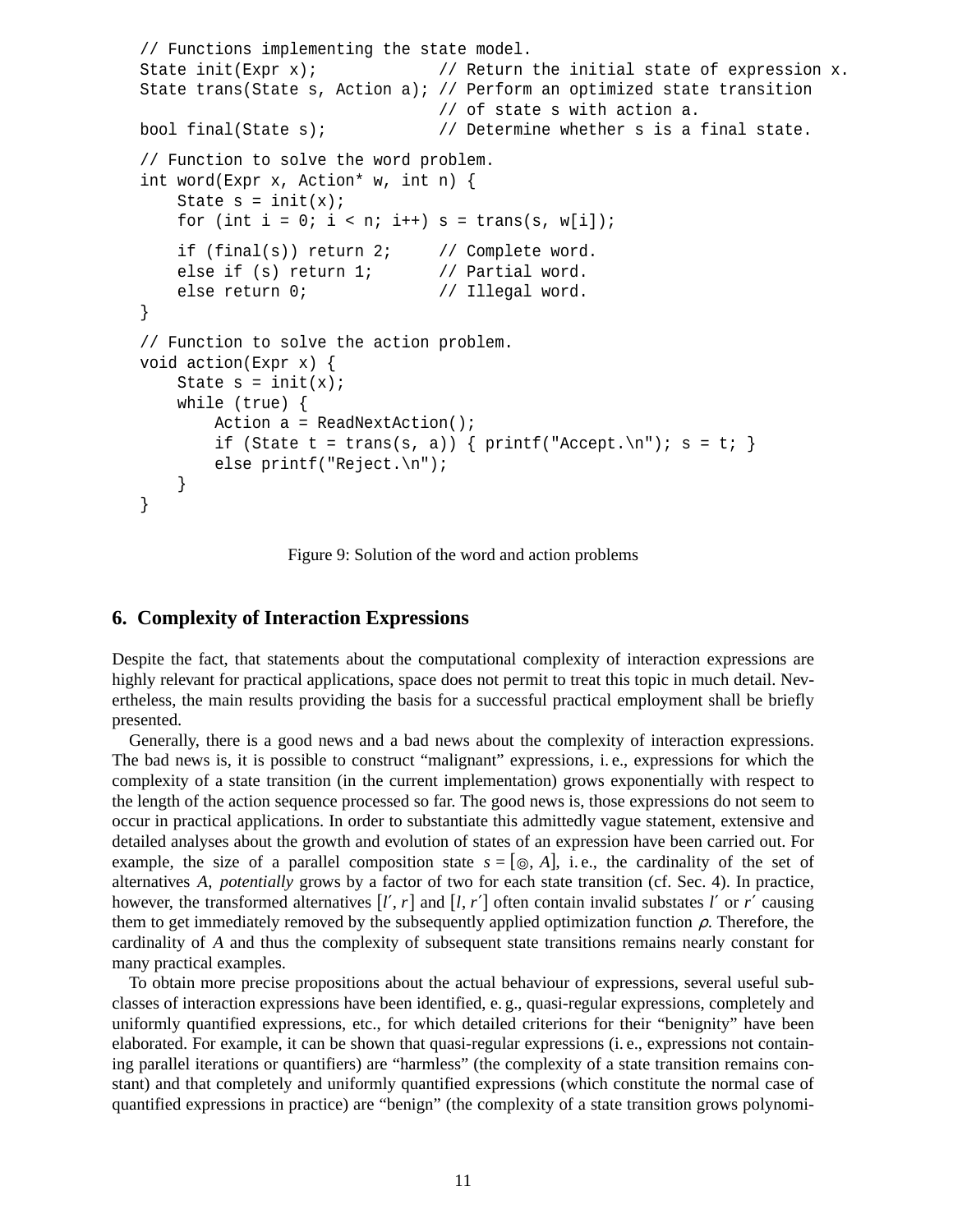ally with respect to the length of the action sequence processed so far). Furthermore, these propositions can be used in combination to evaluate step by step that a given expression is benign.

To put it in a nutshell, all practical examples considered so far – including those presented in this paper – have been formally proven benign using the complexity propositions developed in [12]. Furthermore, the actual degree of the polynomial growth is rarely greater than 1 or 2. On the other hand, malignant expressions – including a suitable word for which they actually behave malignant – have to be selectively constructed and do not seem to have any practical relevance.

## **7. Integration with Workflow Management Systems**

#### **Coordination and Subscription Protocols**

Having designed interaction expressions and graphs (Sec. 2), defined their formal semantics (Sec. 3), developed, verified, and implemented an equivalent operational semantics (Secs. 4 and 5), and finally proved its efficiency for practically relevant expressions (Sec. 6), the question arises how interaction expressions and graphs can actually be employed to synchronize the execution of real-world activities. Assuming that these activities will be executed by some sort of *interaction clients* (typically workflow management systems), a central scheduler or *interaction manager* and a suitable *coordination protocol* is needed to monitor and control the execution of actions (cf. Fig. 10, left side).



Figure 10: Coordination and subscription protocols

To make sure that a client does not execute an action which is currently not permitted by the given interaction graph, the client has to *ask* the interaction manager for permission first (step 1). Depending on the current state of the graph, the interaction manager *replies* either yes or no (step 2). If a positive answer is received, the client actually *executes* the respective action (step 3) and *confirms* its execution (step 4) causing the interaction manager to perform a corresponding *state transition* of the graph (step 5). Otherwise, the client must refrain from executing the action now and try again later.

In order to avoid busy waiting in that case causing unnecessary communication and interaction manager workload, a client can *subscribe* to a particular action (step 1, right side of Fig. 10) causing the interaction manager to *inform* him about every *status change* of the respective action (step 2), i. e., the client receives informational messages whenever the status of a subscribed action changes from permissible to non-permissible or vice versa. These messages can be used on the one hand to keep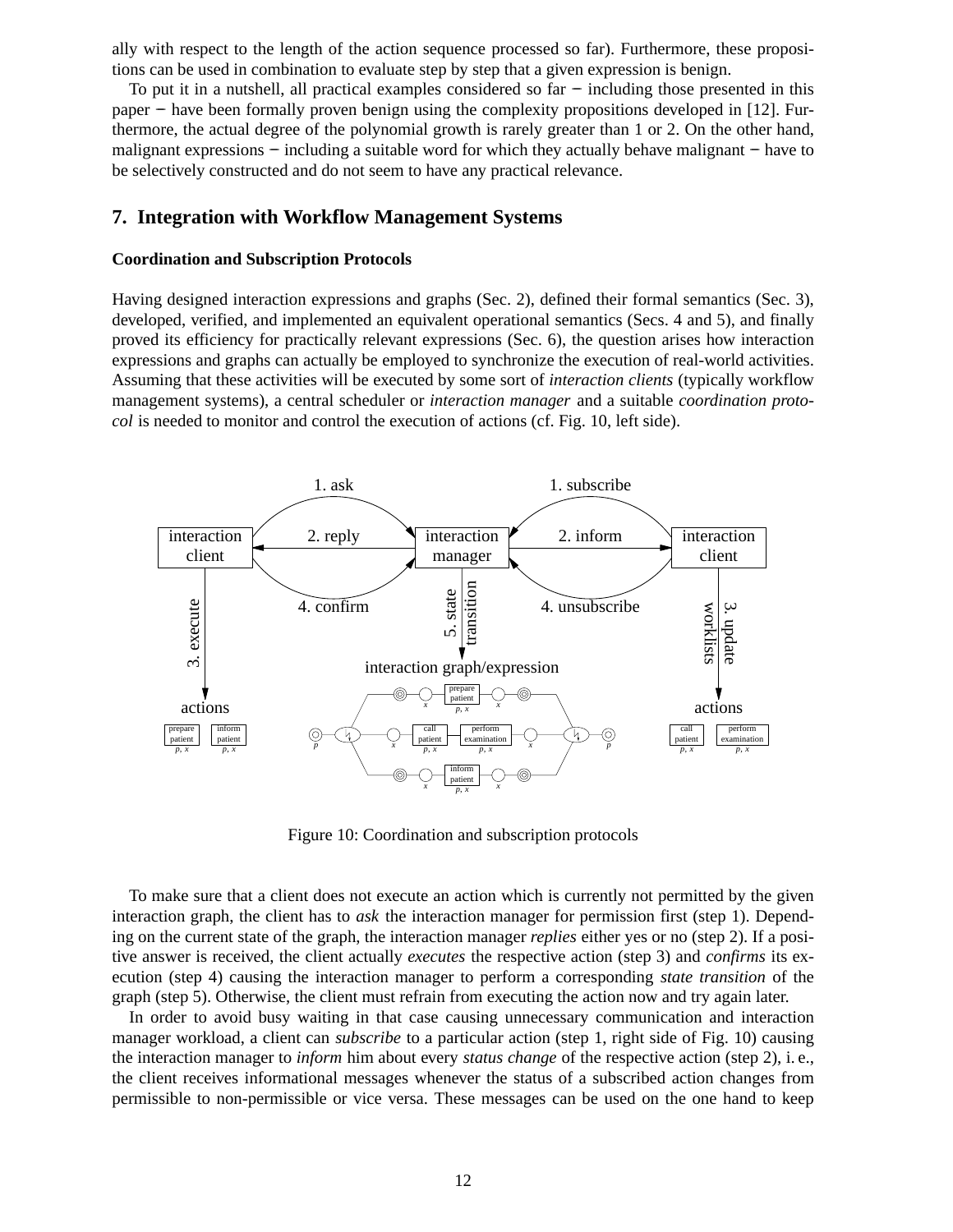users' worklists up to date (step 3) and on the other hand to wait passively for the right moment to ask again for permission to execute an action. Finally, if a client is no longer interested in the status of an action, a corresponding *unsubscribe* message (step 4) tells the interaction manager to stop sending informations about this action.

As space does not permit to discuss these protocols in more detail, the interested reader is referred to [12], where several alternative coordination protocols, possessing different complexity and particular advantages and disadvantages, are presented and – to avoid the interaction manager to become a bottleneck −− generalized to application scenarios involving multiple interaction managers. Furthermore, the employment of persistent message queues [1] for the communication between interaction manager and clients as well as recovery strategies of the interaction manager are described.

#### **Adaptation of Worklist Handlers versus Workflow Engines**

In order to force a WfMS, which is per se not designed to ask anybody else for permission before executing an activity, to participate in a coordination protocol, two alternative strategies can be pursued possessing different advantages and disadvantages. As the runtime component of a WfMS basically consists of a workflow engine communicating with several worklist handlers via the WfMS's API, either the workflow engine or the individual worklist handlers can be adapted to become interaction clients participating in a coordination protocol with an interaction manager (cf. Fig. 11).



Figure 11: Adaptation of worklist handlers (left) versus workflow engines (right)

As the WfMS's API is either standardized by the Workflow Management Coalition (WfMC) or at least documented by the vendor, it is common practice to replace the standard worklist handlers of a WfMS with customized implementations fitting better into the overall appearance of users' desktop environments or the like. Under these circumstances, it takes little extra effort to incorporate a coordination protocol into such a customized worklist handler implementation causing it to become a central mediator between workflow engine and interaction manager (left side of Fig. 11). In this scenario, an adapted worklist handler offers and executes only those activities which are regularly scheduled by the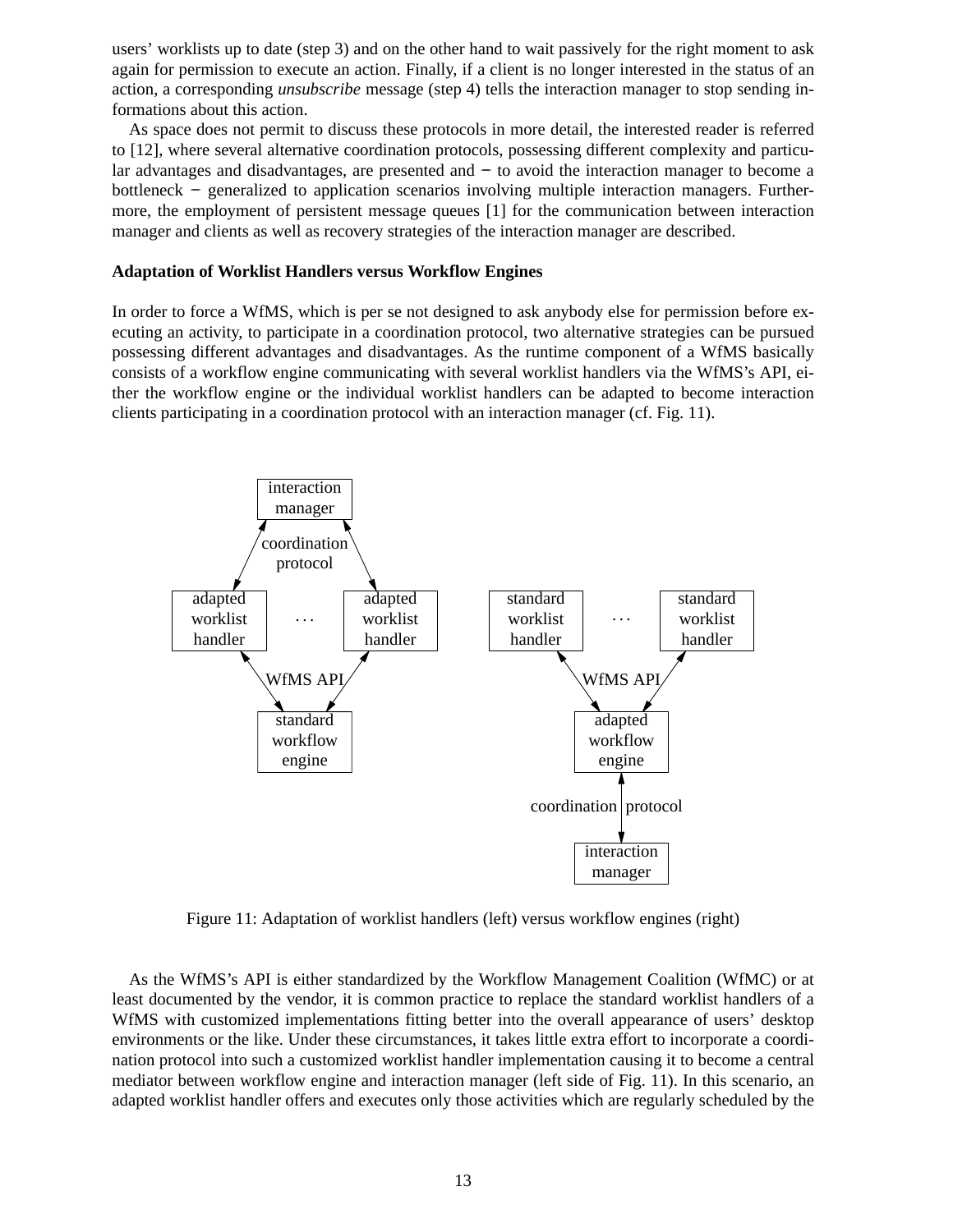workflow engine *and* currently permitted by the interaction manager, whereas the workflow engine remains completely unchanged and does not even know of the interaction manager's existence.

Although this solution is rather easy to realize, it has several drawbacks in practice. First of all, as every worklist handler has to communicate with the interaction manager, it introduces substantial communication overhead. Secondly, as the workflow engine is not involved in the coordination protocol, it might happen that activities will be executed accidentally through a standard worklist handler of the WfMS, i. e., the approach is not completely "waterproof." A third problem arises from the fact that worklist handlers usually run on users' desktop computers which are rather unreliable. If, for instance, a user switches off his PC while the worklist handler performs step 3 of the coordination protocol (cf. Fig. 10), the interaction manager waits in vain for the confirmation in step 4 causing him to remain stuck in a critical region comprising steps 2 to 5. The only way to alleviate this problem is to use a more complicated coordination protocol inducing even higher communication overhead [12].

In order to remedy all these shortcomings, it is necessary to incorporate the coordination protocol directly into the workflow engine (cf. Fig. 11, right side). In that case, the adapted workflow engine offers and executes only those activities which are regularly scheduled according to the respective workflow definitions *and* currently permitted by the interaction manager, whereas the worklist handlers are completely unaffected. (Of course, it is possible to use customized implementations anyway.) Though absolutely preferable in principal, this solution requires substantially more design and implementation effort as additional functionality has to be incorporated into an already fairly complex software system, viz a workflow engine. Furthermore, this solution can only be realized by the WfMS vendor possessing the workflow engine's source code and documentation, while the adaptation of worklist handlers is realizable by customers, too.

## **8. Conclusion**

Interaction expressions and graphs constitute a flexible and expressive formalism for the specification and implementation of synchronization conditions in general and inter-workflow dependencies in particular. In addition to a declarative semi-formal interpretation (traversing interaction graphs), a precise formal semantics, an equivalent operational semantics, an efficient implementation of the latter, and detailed complexity analyses have been developed allowing the formalism to be actually applied to solve real-world problems like inter-workflow coordination. In contrast to other formalisms based on extended regular expressions, interaction expressions are conceptually comprehensive and completely orthogonal. Compared to other well-known approaches for the specification of concurrent systems, especially Petri nets [21, 16] and various kinds of process algebras [13, 14, 20], their behaviour is fully deterministic, even though this heavily complicates their operational semantics and implementation [12].

Despite the fact that inter-workflow dependencies occur frequently in practical applications, they have not received much attention in the workflow community yet. Neither special issues of journals devoted to the overall topic of workflow management [5, 6, 7, 8, 17] nor books reflecting the state of the art in that field [26, 15] have really addressed the problem so far. The same holds for conference and workshop proceedings in general where the number of papers dealing with other workflow management problems, e. g., flexibility and scalability, is steadily increasing. Two noteable exceptions are [3] and [18]. Both approaches, however, are not able in principal to deal with dynamically evolving workflow ensembles whose participants are not known in advance and might change with time. Therefore, the thorough development of interaction expressions and graphs and their application to coordinate dynamically evolving workflow ensembles constitutes a pioneering approach towards a general solution of the inter-workflow coordination problem.

In addition to a very mature core implementation of interaction expressions based on the formally verified operational semantics (cf. Sec. 5), a syntax-driven editor for interaction graphs has been developed to facilitate their creation in practice. Furthermore, the coordination and subscription protocols described in Sec. 7 have been prototypically implemented and tested for the WfMS ProMInanD [19]. Their integration into the next generation WfMS ADEPT [4] is a topic of future work.